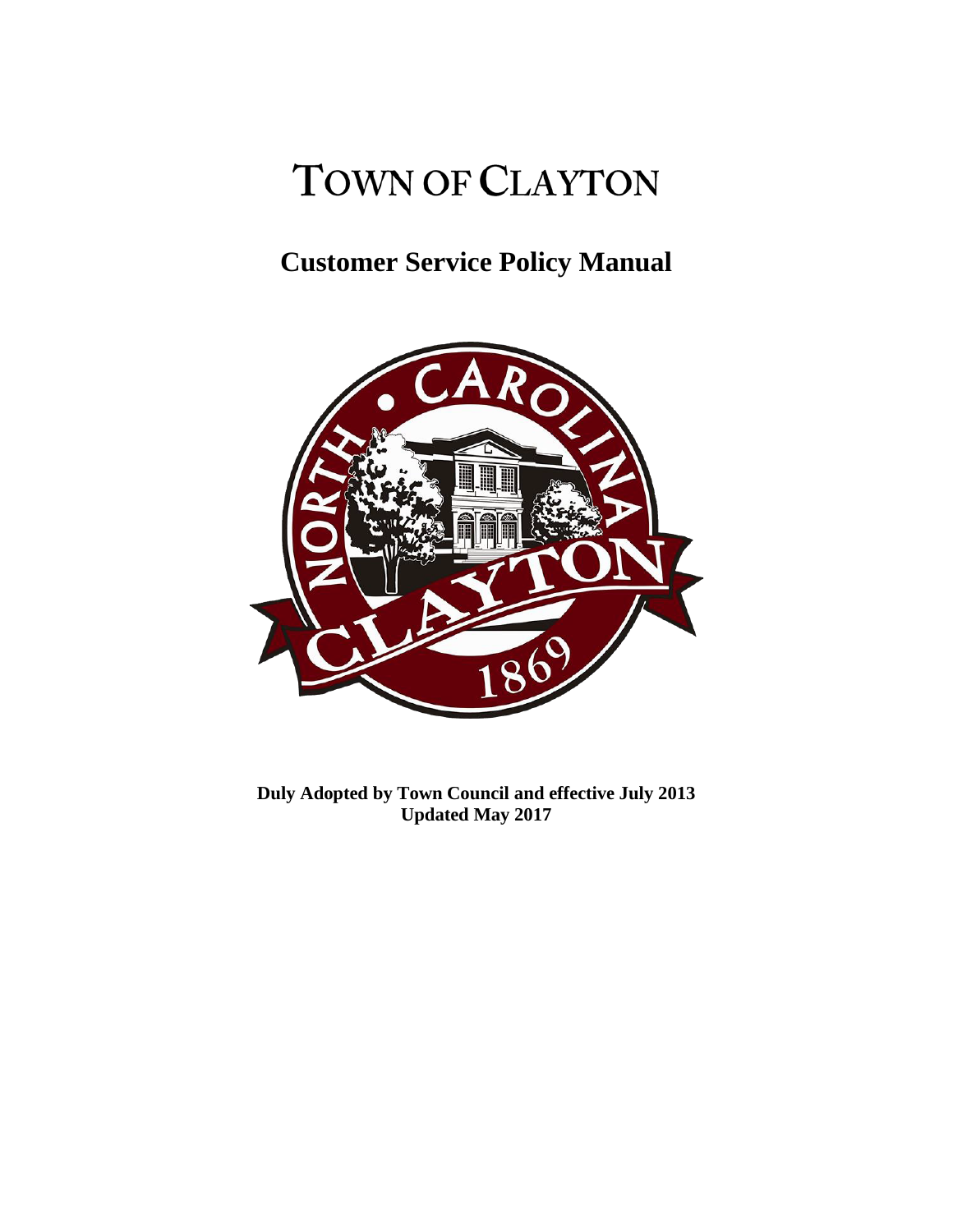#### **Establishing Service**

The Town's Customer Service Department is located in The Clayton Center, 111 E. Second Street. The Town Hall is open from 8:00 a.m. to 5:00 p.m. Monday through Friday. Routine and regular service is performed during these hours except for holidays. Any request for utility service, or a request to add another service connection by a customer will be handled as a request for all services applicable to the location.

- 1. Application for Service: To begin the process, a customer must complete a Utility Service Application which may obtained by one of the following methods:
	- a. Visit our website and download a form.
	- b. Email [utilities@townofclaytonnc.org](mailto:utilities@townofclaytonnc.org) to request a form.
	- c. Call Customer Service at (919) 553-5002 and request a form be faxed, mailed or emailed.
	- d. Visit the Customer Service Department at 111 E. Second Street.
- 2. Additional Information and Deposits: In addition to the fully completed Utility Service Application the customer must provide:
	- a. Account deposit
	- b. Photo ID
	- c. Social Security Number or Federal Tax ID Number. In the absence of either, the account will be assessed a higher deposit.
	- d. Lease agreement or Settlement Statement from the home purchase.
	- e. Provide hot water heater fuel source, heating fuel source and cooling fuel source, if applicable.
	- f. Presence of in-ground irrigation system, if applicable.
	- g. Presence of swimming pool, if applicable.

Upon completion of the Utility Service Application, review of additional information and payment of deposit, the account shall be scheduled for connection. Customers may request connection dates in the future. The Town does not provide same day service.

#### **Prior Debt**

The Town will not furnish service to an applicant who is indebted to the Town for service previously furnished unless and until the debt is satisfied in full.

#### **Customer Deposits**

- 1. Residential: All utility accounts must include a guarantee of payment, which can be demonstrated by either:
	- a. Paying an account deposit as defined in the fee schedule. --OR--
	- b. Providing a letter of credit from a current utility provider demonstrating good payment history with no late payments within the preceding, no returned checks, no returned drafts, and no disconnects for nonpayment within the preceding 12-months.
- 2. Non-residential: All non-residential utility accounts must include a guarantee of payment which must be demonstrated paying an account deposit.

**Customers with unpaid delinquent balances with other units of government shall be required to bring all delinquent accounts current before services can be established with the Town of Clayton, and they may be subject to a higher deposit.**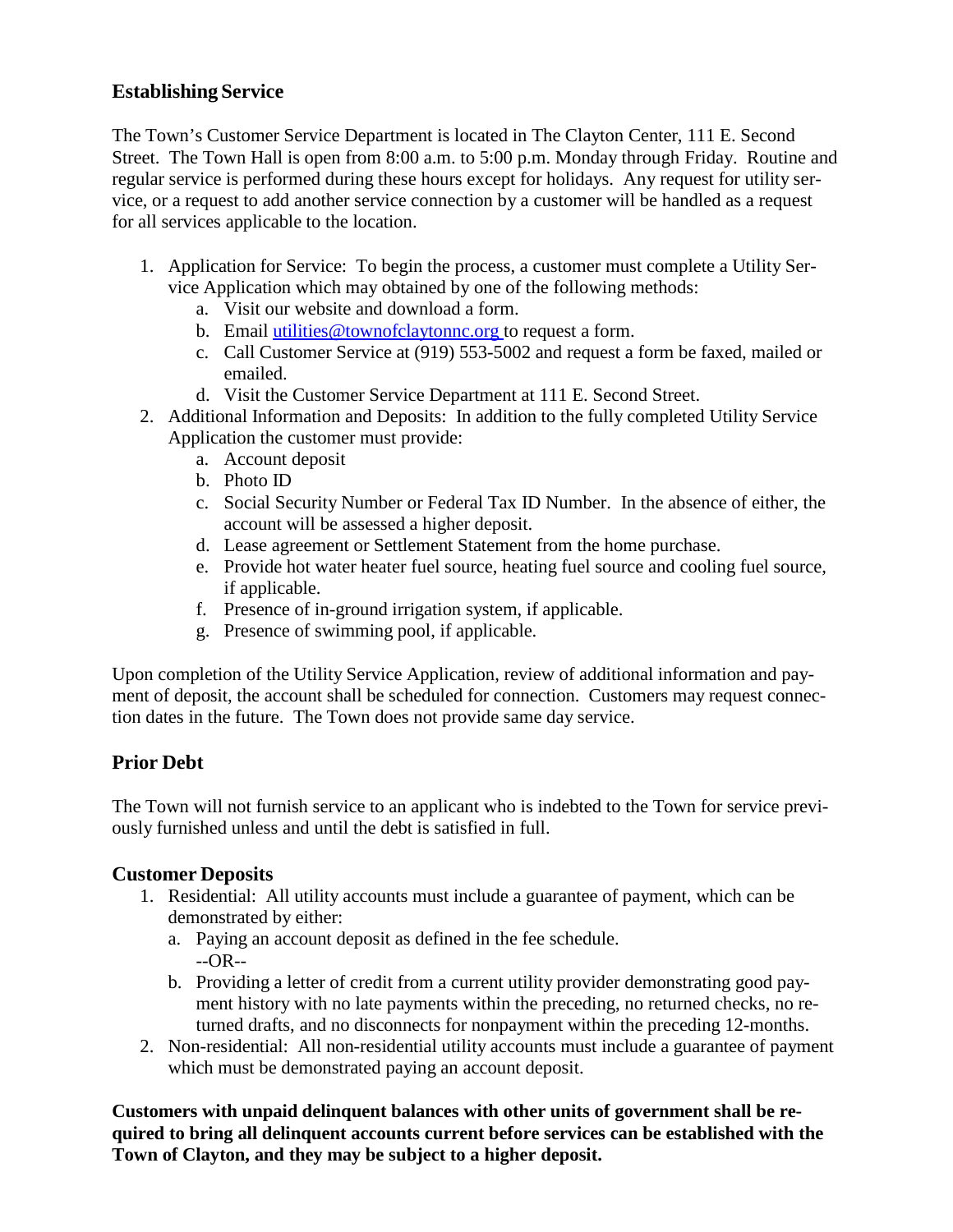**Future Deposits:** Any customer whose service is involuntarily terminated for non-payment, meter tampering, or other reasons may be required to pay a deposit, or an additional deposit, as specified in the above information, prior to reconnection of service. This includes all customer accounts. The future deposit may be at a greater amount based upon account history. Any customer required to post a deposit under the provisions of this paragraph shall forfeit any right for refund of the deposit in advance of closing-out the account.

**Refunding Deposits:** A deposit will be credited to the customer's account upon disconnection of service. After the deposit is applied, all outstanding balances on the final bill will be the responsibility of the customer and must be paid within ninety (90) days or the balance will be turned over for collection. The deposit will not be refunded if the customer has another account with a past due balance. The remaining credit on the account will be transferred to the account with a past due balance.

**Billing:** Each account shall be billed on a monthly schedule. From the date of the bill, the customer has 20 days to pay the account without penalty. On the  $21<sup>st</sup>$  day, a 5% penalty will be applied. If payment is not received prior to the  $30<sup>th</sup>$  day, a non-payment penalty will be applied and the account becomes eligible for disconnection. (see Comprehensive List of Fees & Charges located on the Town website)

**Billing Adjustments:** The Town makes every effort to accurately bill all utility accounts. From time to time however, errors may occur. These errors may result in over billing or under billing a customer's account. Immediately upon discovery of such error, the Town shall begin the process of either billing the customer for undercharges or crediting the customer's account for overcharges. In no circumstance shall the Town back bill a customer or credit a customer's account for greater than a 24-month period.

**Customer Requested Adjustments:** The Town recognizes that customers may experience failure of equipment and appliances that can result in higher than normal consumption. On a case by case basis, the Town shall investigate the nature of the failure and determine if the account is eligible for an adjustment. In most cases however, accounts are not eligible for an adjustment. A notable acceptation would be in the case of a burst water pipe which may be eligible for a credit on the calculated cost of sewer service. If the Town determines that an account is eligible for an adjustment, proof of repair in the form of a paid invoice to a contractor or a receipt for repair supplies must be provided before to the adjustment can be completed.

**Payments:** All accounts must be paid in full by the due date on a monthly basis or they may become eligible for disconnection. Customers may make payments by:

- 1. Mailing a check or money order to Post Office Box 63024, Charlotte, NC 27263-3[024.](http://www.townofclaytonnc.org/)
- 2. Using a debit or credit card via the Town of Clayton's website at [www.townofclay](http://www.townofclaytonnc.org/)[tonnc.org.](http://www.townofclaytonnc.org/)
- 3. Participation in automatic bank draft. An application for bank draft can be found at [www.townofclaytonnc.org.](http://www.townofclaytonnc.org/)
- 4. Visiting the Customer Service Department at 111 E. Second Street during normal business hours. We accept cash, checks and money orders. Credit and debit card payments can be processed on site by the customer at a Town provided terminal.
- 5. For customer convenience, payments by check or money order may be placed in our drive-thru drop box located in the parking lot at the Fayetteville Street entrance of the Clayton Center. Payments are retrieved twice daily during regular business hours.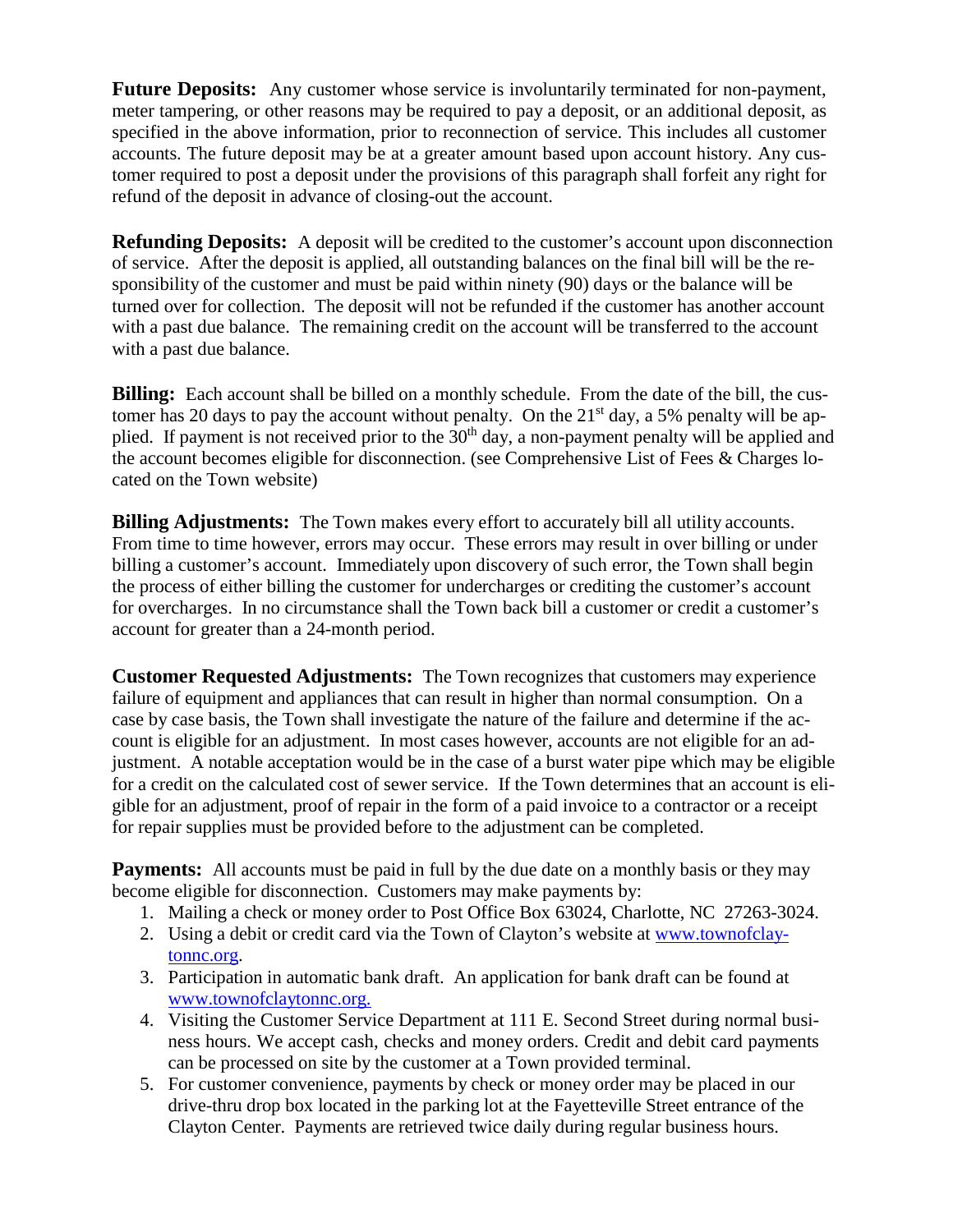#### **Extensions on Payment Due Dates**

Customers may request an extension for their delinquent utility bill balance before their disconnect date. The maximum length of time allowed is 10 days past the disconnect date. The extension must be requested by the account holder and must be documented on the customer's account. These requests need to be made in person at our office at 111 E. Second Street or online at the Town website. These requests need to be made 48 hours prior to the cutoff date. If the request is made less than 48 hours prior to the cutoff date, the request will **not** be honored. If payment is not received as documented, utility services will be disconnected without further notice and the balance must be paid in full to restore services.

Customers participating in Bank Draft or Budget Bill are **not** eligible for extensions.

An extension is a privilege and may be granted based on customer need and circumstances. Approval of an extension request is not guaranteed. No more than two (2) extensions shall be granted within a 12-month period.

# **Email Authorization**

Many times the Town attempts to correspond with customers through email. By providing the Town an email address, a customer authorizes the Town to communicate with them in this manner. Such emails can include private account information.

# **Returned Checks or Drafts**

The Town will accept only cash, certified check, money order, or credit/debit card from any customer having two (2) returned checks or drafts. Upon receipt of the first returned check or draft, the customer will be informed either by phone call or door hanger that they have 48 hours from notification to pay the returned item with either money order, debit/credit card, or cash. (The second occurrence of a returned check or draft the customer will **not** receive a phone call or door hanger prior to disconnection of service.) Upon receipt of a second returned check or draft, the customer will be advised that all bills must be paid in cash, credit/debit card, or by money order for the duration of the account.

If a returned check or draft is not paid within the 48-hour period, utility service will be disconnected without further notice. Customers disconnected subsequent to a returned check or draft which has not been satisfied within 48 hours shall be notified that they have 10-days to clear the unpaid balance with the Town or the matter is turned over to the Johnston County District Attorney's office for collection.

**In the event a new customer posts a utility account deposit by personal or corporate check and the check is returned to the Town for any reason, the account will be immediately disconnected without benefit of prior notification. A notation of this provision shall be included on the customer service agreement signed by the customer at the time of account activation**. (Adopted July 20, 1998)

As allowed by the State of North Carolina, a charge is added to the customer's bill for each returned check. (see Comprehensive List of Fees & Charges located on the Town website)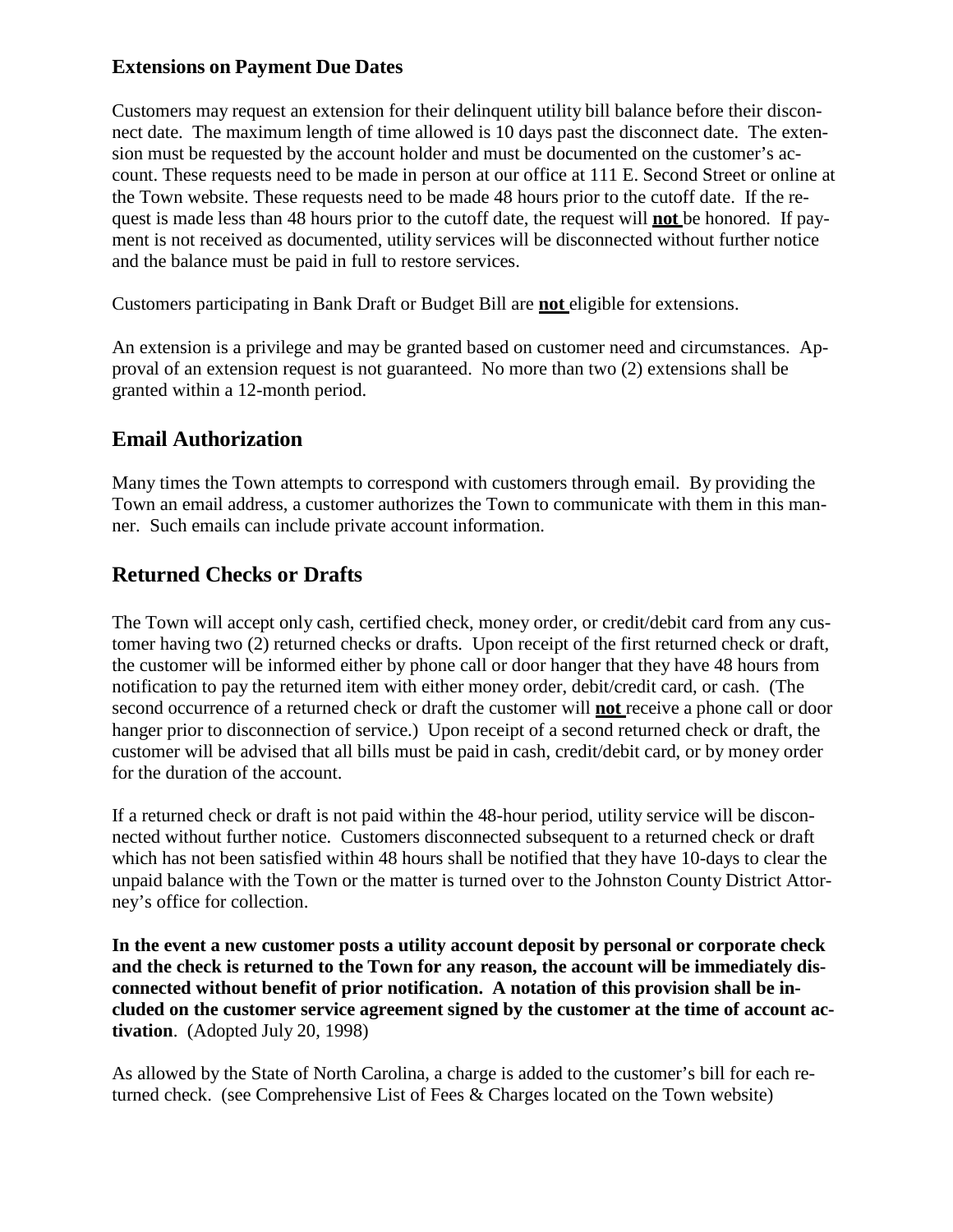#### **Assistance for Paying Bills**

There are several organizations that will assist customers who are having difficulty paying their bills. We encourage each customer to seek assistance prior to their disconnection of services for non-payment.

| 1. Jo. Co. Dept of Social Services | 919-989-5300 |
|------------------------------------|--------------|
| 2. Clayton Area Ministries         | 919-553-5654 |
| 3. Johnston-Lee Community Action   | 919-209-0530 |
| 4. Salvation Army                  | 919-934-9102 |
| 5. St. Ann's Catholic Church       | 919-934-2084 |

#### **Budget Bill Program**

The Town offers our customers a payment option which allows them to pay a flat amount per month for utility service. This amount is the average of the prior twelve (12) months of utility consumption. Due dates for payments remain the same as normal and all penalty and disconnect policies will remain in effect. No penalties will accrue, regardless of the account balance, if the payment is received by the due date. In the event of nonpayment disconnection, the customer will be required to bring their account to a zero balance and will no longer be eligible for the program. During the customer's twelfth month of participation, their monthly payment will be recalculated. At that time, the credit or balance will be rolled into the new payment year and the customer will be notified by letter of the new monthly payment amount. If the customer chooses to be removed from Budget Bill, any past due balance is owed immediately.

Any customer, who has had any delinquencies or bad checks, in the previous twelve months, will not be eligible to participate in the Budget Bill Program.

No payment extensions are allowed for Budget Bill customers. **NO EXCEPTIONS**.

# **Bank Draft Plan**

The Town offers customers the option of having their checking accounts drafted on a set date of the month. This relieves the customer of having a lost or late payment and saves a trip to Town Hall or the cost of an envelope or stamp. Draft dates are as follows:

| Cycle 1 | <b>gth</b>       | 15 <sup>th</sup> | 22 <sub>nd</sub> |
|---------|------------------|------------------|------------------|
| Cycle 2 | 15 <sup>th</sup> | 22 <sup>nd</sup> | 29 <sup>th</sup> |
| Cycle 3 | 15 <sup>th</sup> | 22 <sup>nd</sup> | 29 <sup>th</sup> |
| Cycle 4 | <b>gth</b>       | 22 <sup>nd</sup> | 29 <sup>th</sup> |

Please contact the Customer Service Department to determine your billing cycle. Participating customers are required to provide Customer Service with a Bank Draft Authorization Form and a voided check for the purpose of establishing the draft. Only customers with good credit are eligible for this program. The Town defines good credit as no delinquencies, no returned checks or drafts in the most recent 12-month period for residential customers and non-residential customers.

Any draft returned by the bank because of insufficient funds or a closed account will be treated as a returned check, and the customer will be removed from the bank draft program.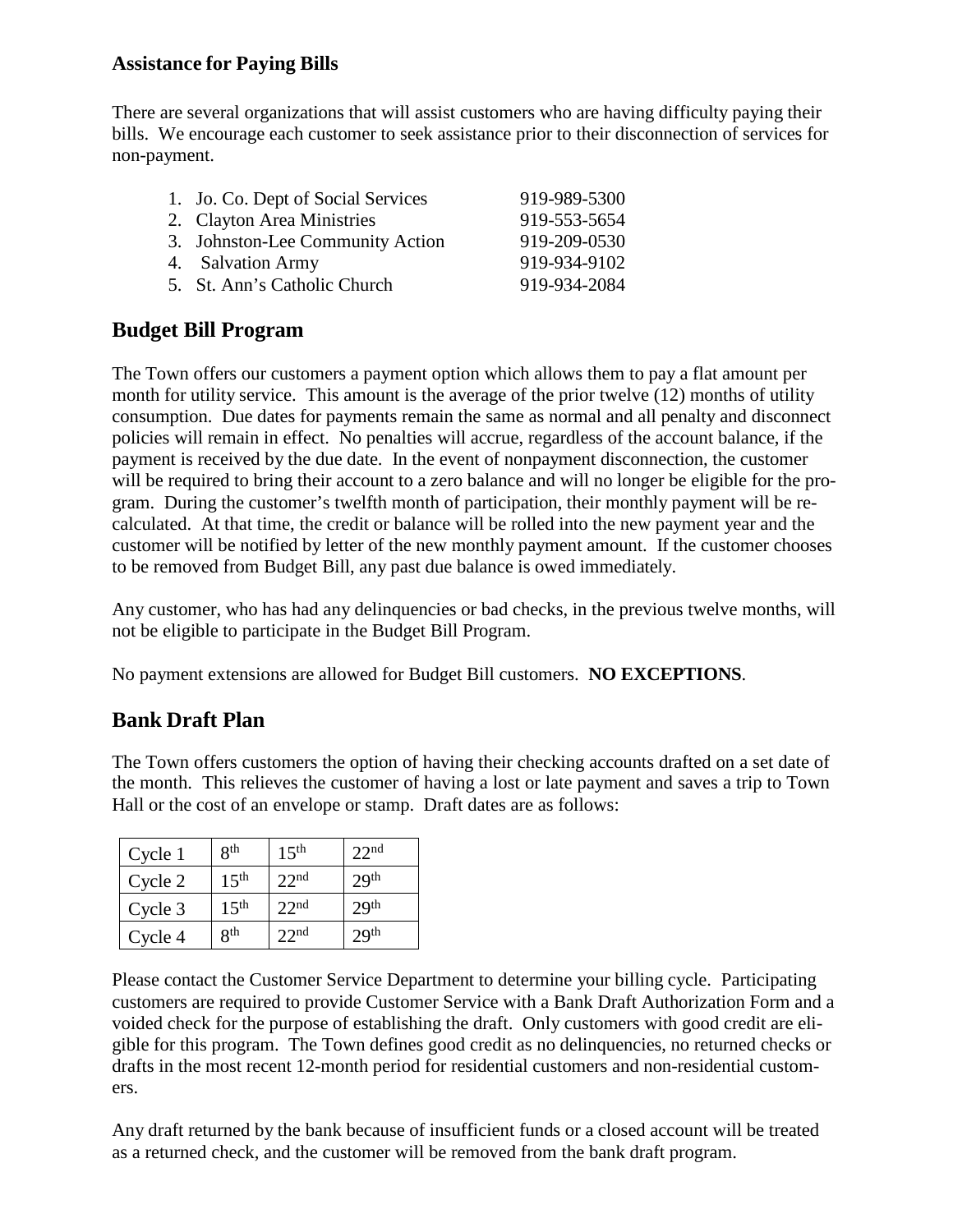To make any changes to the Bank Draft Plan requires a customer to complete a new Bank Draft Authorization Form and provide a voided check.

A final Bill will be drafted unless the amount is paid in full five (5) business days prior to the draft date.

No payment extensions are allowed for Bank Draft customers. **NO EXCEPTIONS**.

# **Medical Alert Program**

The purpose of this program is to identify customers with chronic or critical health concerns by means of a medical seal affixed to the electric meter on the home. In the event of unplanned interruptions of electric service, such as are common following storms, homes designated with a medical seal are given higher priority for restoration of service. Due to circumstances beyond the control of the Town and its employees (storm damage, loss of generation, etc.), electric power cannot be guaranteed 100 percent of the time. Each customer listed with the Medical Alert Program should have a back-up plan for movement of the life support patient if the Town is unable to restore power in a length of time that is acceptable.

In the event of non-payment, homes designated with a medical seal are given personal notification in the form of a phone call, face to face meeting or certified letter of the pending disconnection of electric service. Customers with a medical seal will be disconnected for nonpayment following diligent and proper notice.

Participation in the Medical Alert Program is restricted to customers with documented chronic or critical health concerns. The Town **must** receive an annual certification of medical necessity form completed by a physician or hospital. If this is not received annually, you will be removed from the Medical Alert Program.

#### **Load Management**

Residential Load Management is a means of reducing the amount of electricity being consumed in the home, especially during periods of peak demand. Load management is used to reduce electric demands and provides savings to customers.

Participating customers can have a load management switch installed on their electric water heater, electric heat strips on the heat pump, and/or air conditioner compressor to receive participation credits on their monthly electric bill. During periods of heavy demand for electricity, the switch will activate to interrupt the noted appliances. The more switches the Town has in place the great the impact of the load management program and the more savings available.

| <b>CREDIT</b> |                                |  |  |  |
|---------------|--------------------------------|--|--|--|
| <b>AMOUNT</b> | <b>DURATION</b>                |  |  |  |
|               |                                |  |  |  |
| \$5.00        | January - December (12 months) |  |  |  |
| \$12.00       | December - March (4 months)    |  |  |  |
|               |                                |  |  |  |
| \$6.00        | June - September (4 months)    |  |  |  |
|               |                                |  |  |  |
| \$10.00       | June - September (4 months)    |  |  |  |
|               |                                |  |  |  |

The credits available are as follows:

**mers** can receive **as much as \$148 per year in savings.**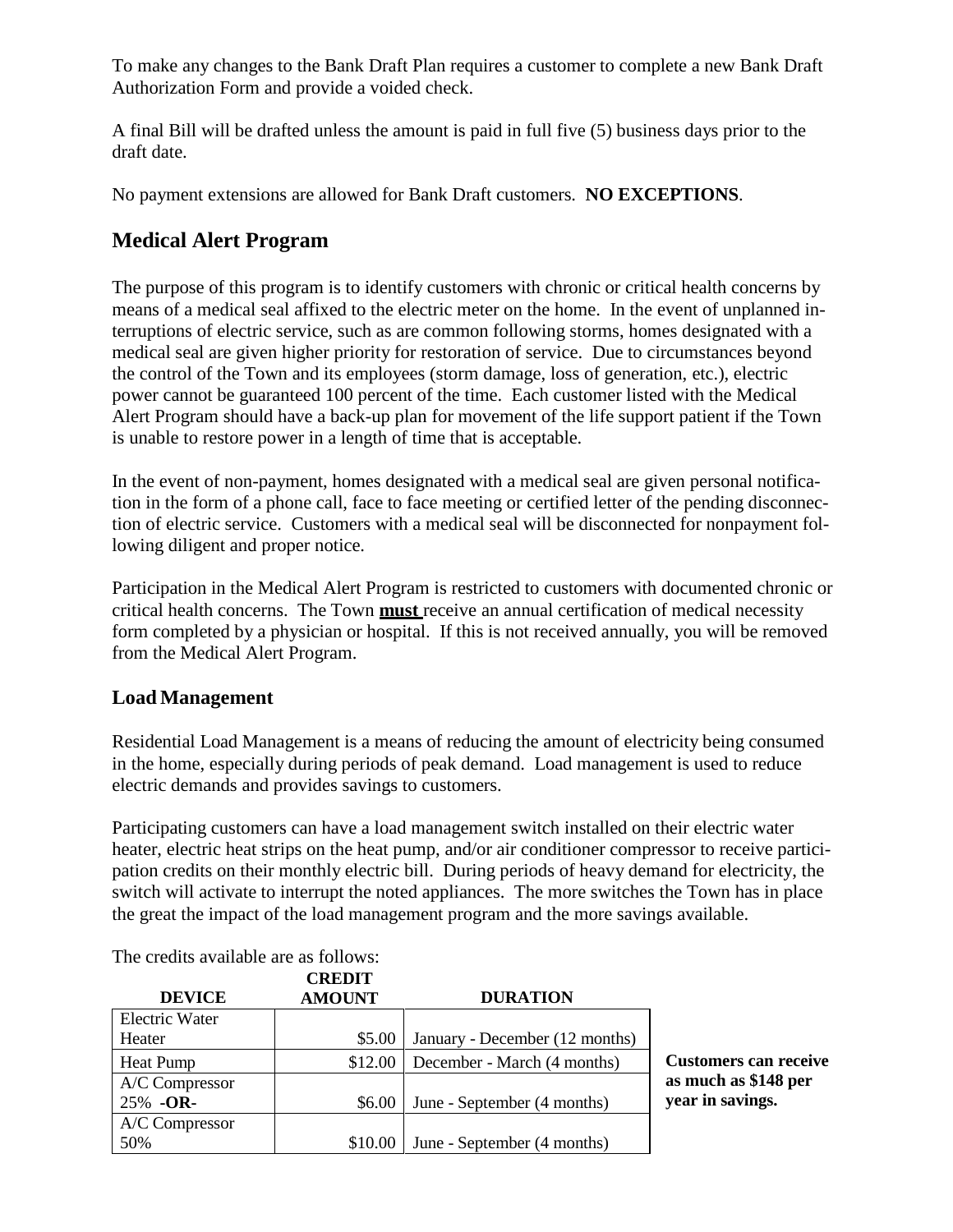#### **Disconnecting Service**

- 1. Voluntary Disconnection: A customer may request voluntary disconnection of service. This can be done by:
	- a. Visiting the Town's website at and downloading a Utility Disconnect Request form.
	- b. Emailing [utilities@townofclaytonnc.org t](mailto:utilities@townofclaytonnc.org)o request a Utility Disconnect Request form.
	- c. Call Customer Service at 919-553-5002 and request a form be faxed, mailed or emailed.
	- d. Visit Customer Service Department at 111 E. Second Street.

The Utility Disconnect Request form must be completed in its entirety and submitted to Customer Service. Upon completion and review for additional information, the account shall be scheduled for disconnection. Customers may request disconnection dates in the future. Same day disconnections are **not** available.

- 2. Involuntary Disconnection of Service: The Town may discontinue utility service for any of the of the following reasons:
	- a. Failure of the customer to pay bills for utility service.
	- b. Failure of the customer to pay deposits for utility service.
	- c. Failure of the customer to pay a returned check or draft.
	- d. Upon discovery of meter tampering including bypassing the meter or altering its function.
	- e. Failure of the customer to permit Town employee's access to their meters and/or load management switches at all reasonable hours. Locked gates, loose dogs, parking cars over meters, etc. are violations of Town policy.
	- f. Use of power for unlawful reasons.
	- g. Discovery of a condition which is determined to be hazardous or unsafe.
	- h. Provision of false information on a Utility Service Application.
	- i. Failure to provide all required documents for opening an account.
- 3. Transferring Service: If transferring service from one location to another that the Town services, all past due bills must be paid in full. The remaining amount owed and any fees will be transferred to the new account. A new deposit may also be assessed.

After an account has been closed either by customer request or policy of the Town, all funds, including deposits, refunds, load management, and overcharge credits will be first applied to amounts owed the Town on the closed account. Remaining funds will then be applied to any amounts owed on any other accounts the customer may have with the Town. When those accounts have been fully satisfied, a check for any remaining funds will be issued to the customer.

4. Disconnection During Extreme Weather: The Town will not exercise its right to disconnect service for non-payment of any bill when the safety and well-being of a customer may be at stake. For that reason, disconnection for non-payment may not be conducted on an extremely cold winter day or extremely hot summer day, taking into consideration temperature, precipitation and other weather conditions. If a customer's bill remains unpaid on the next business day, the disconnect for non-payment may then occur. This delay in disconnection for non-payment will not preclude the Town from disconnection at a future date and does not change the customer's liability for payment of all bills and fees.